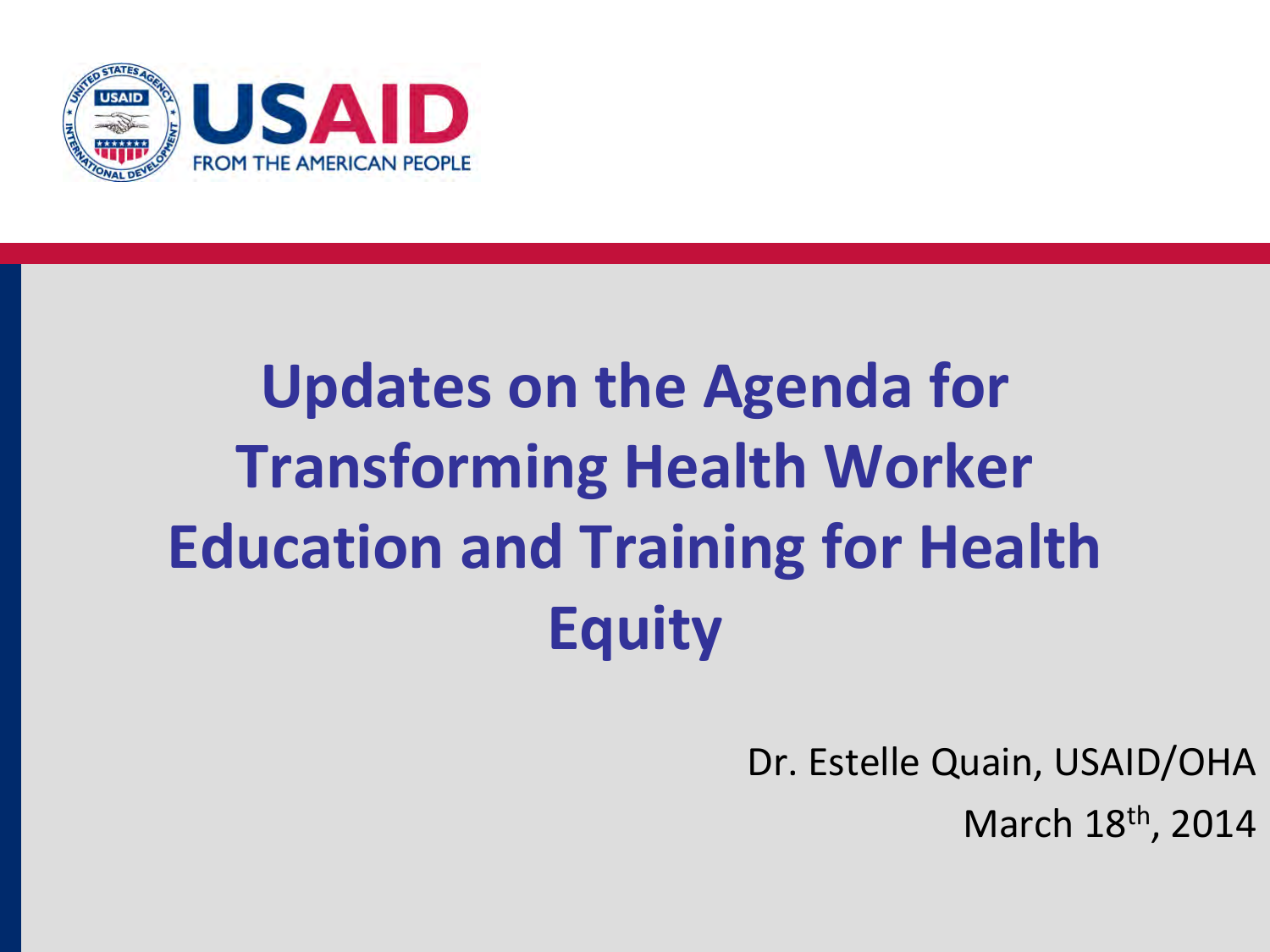

# DALYs (all causes) per 100000 Less than 15000 15000 - 30000 More than 30000

b) Burden of Disease

### **Challenges of HRH Availability to Meet Demands**



d) Workforce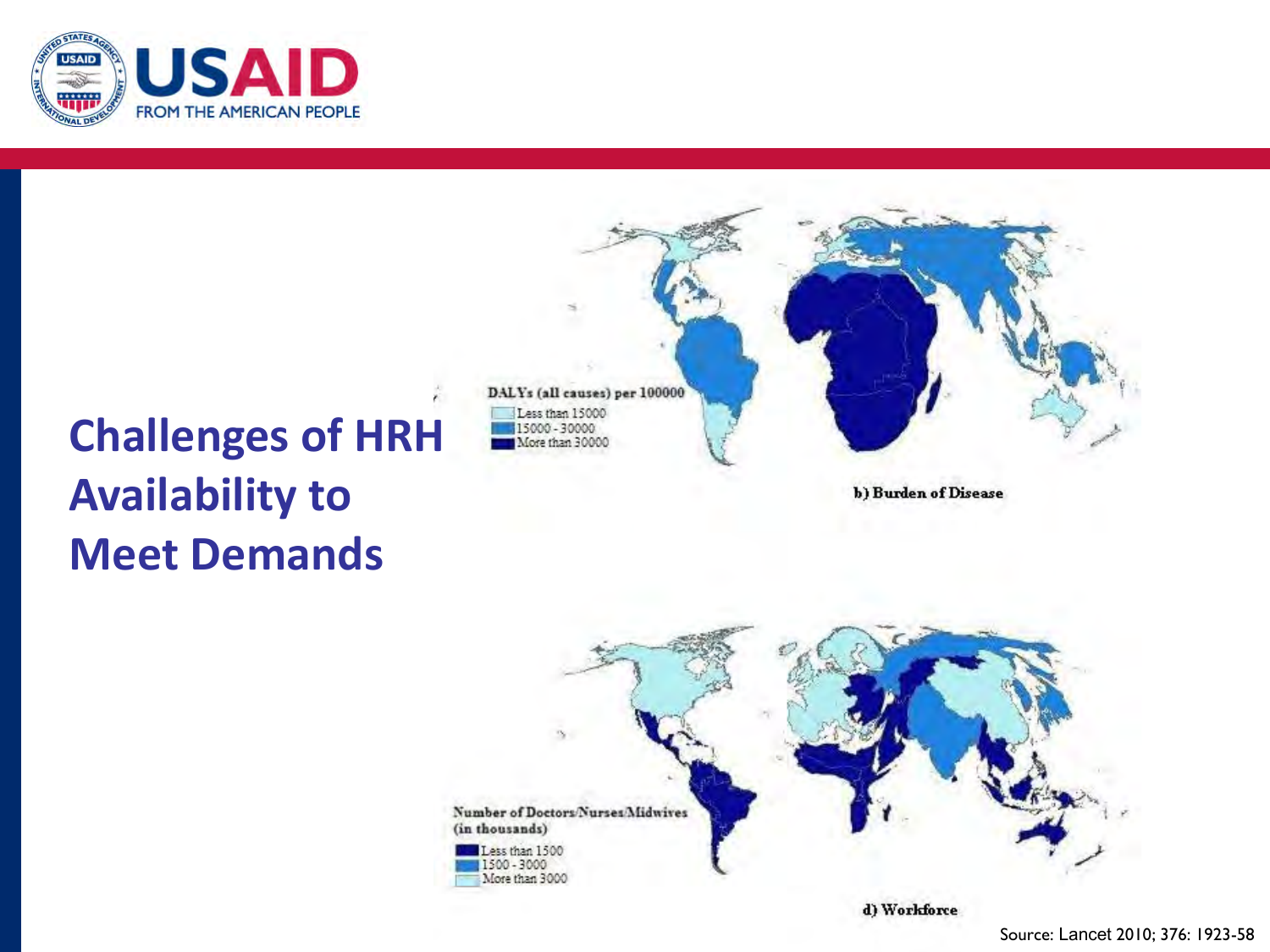

#### **Investment in total health expenditure and health professional education**

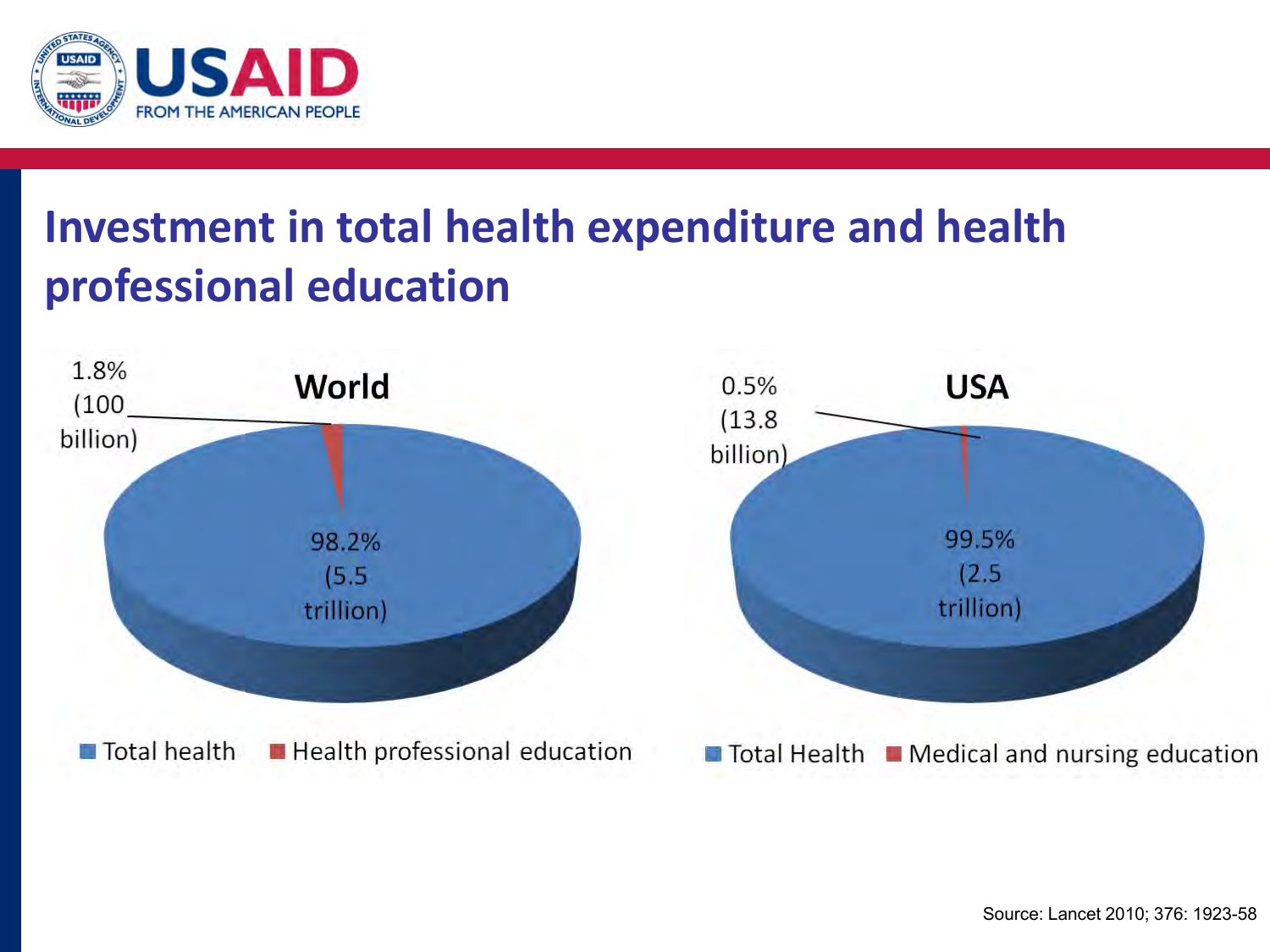

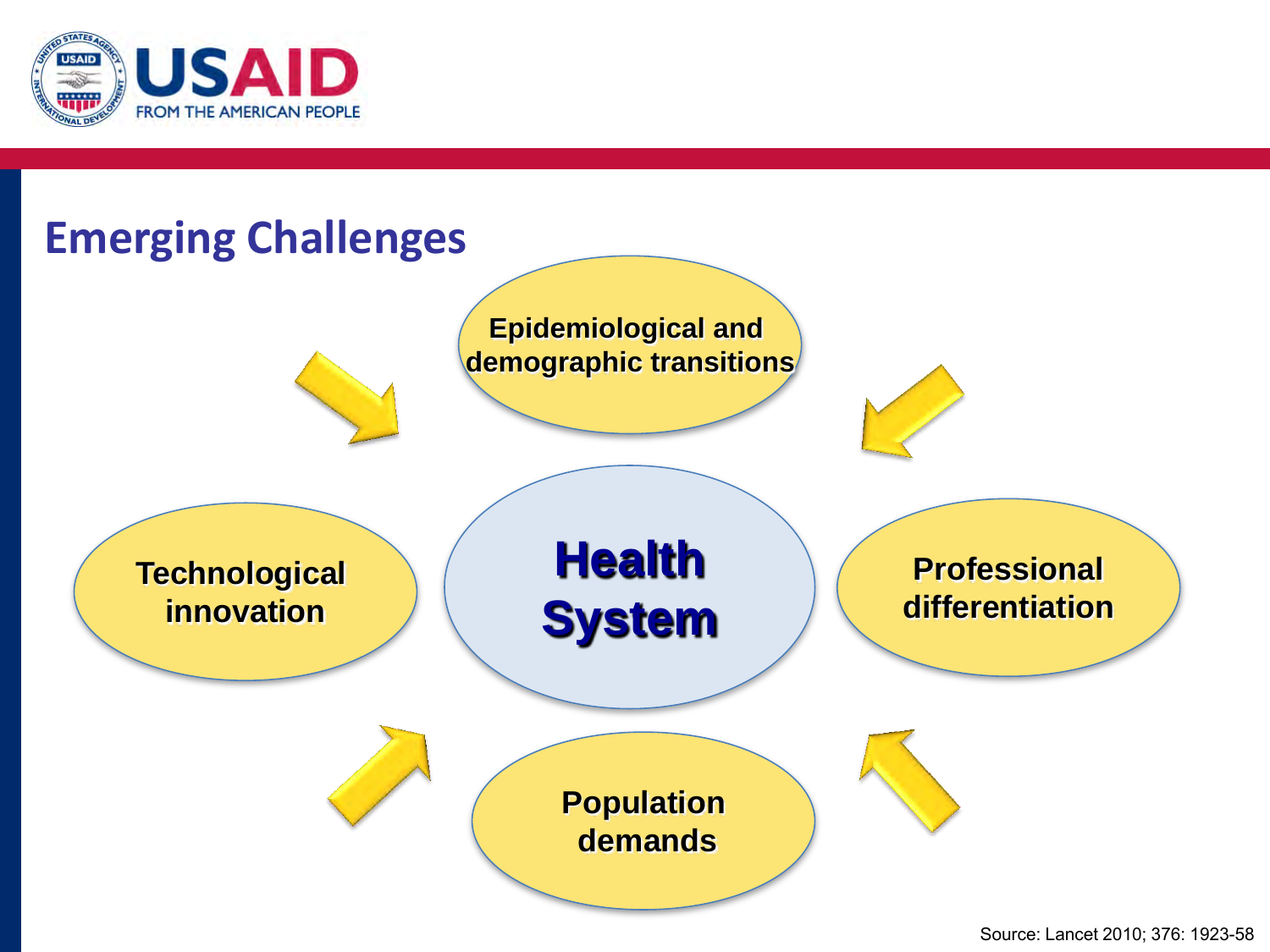

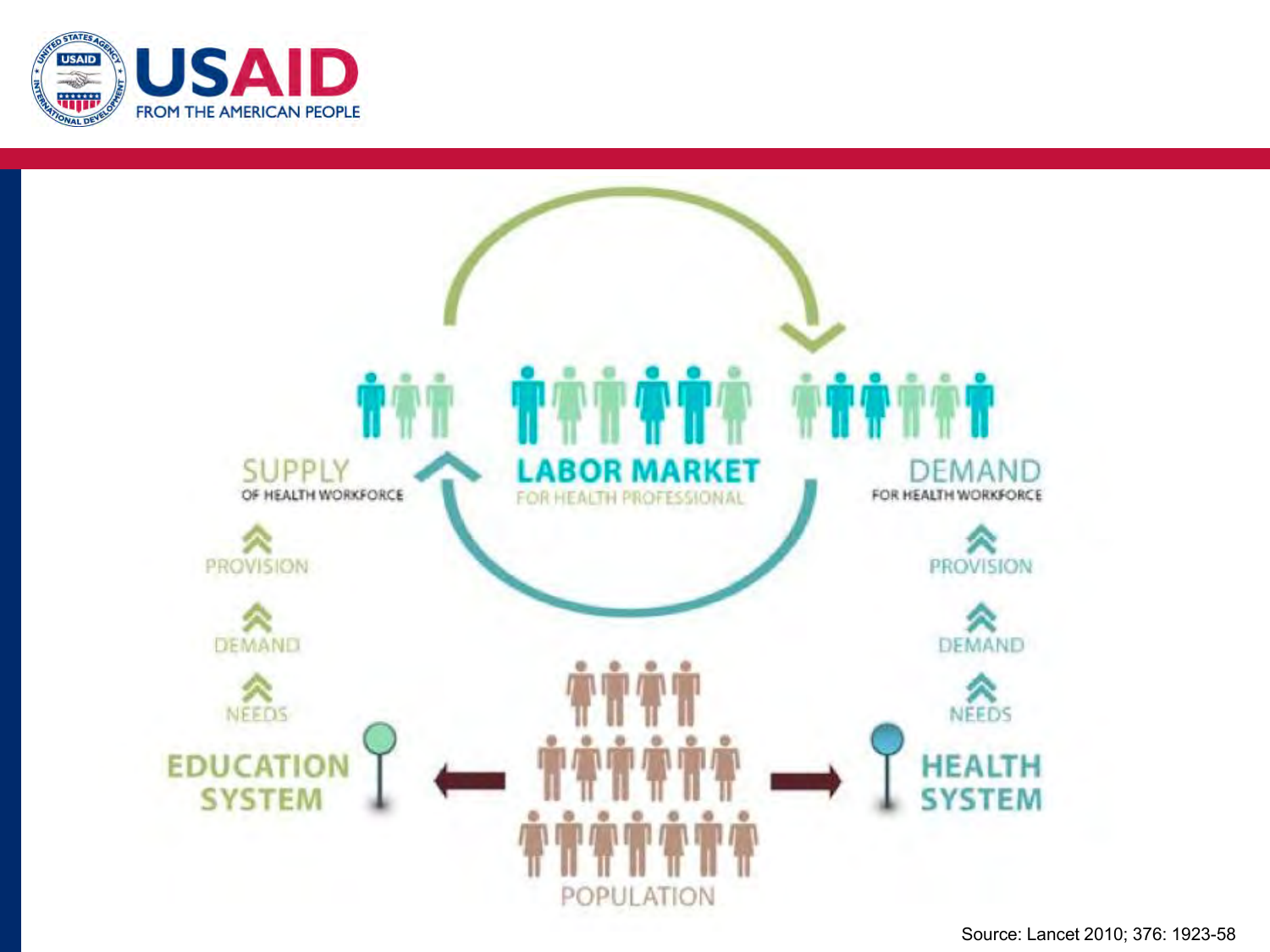

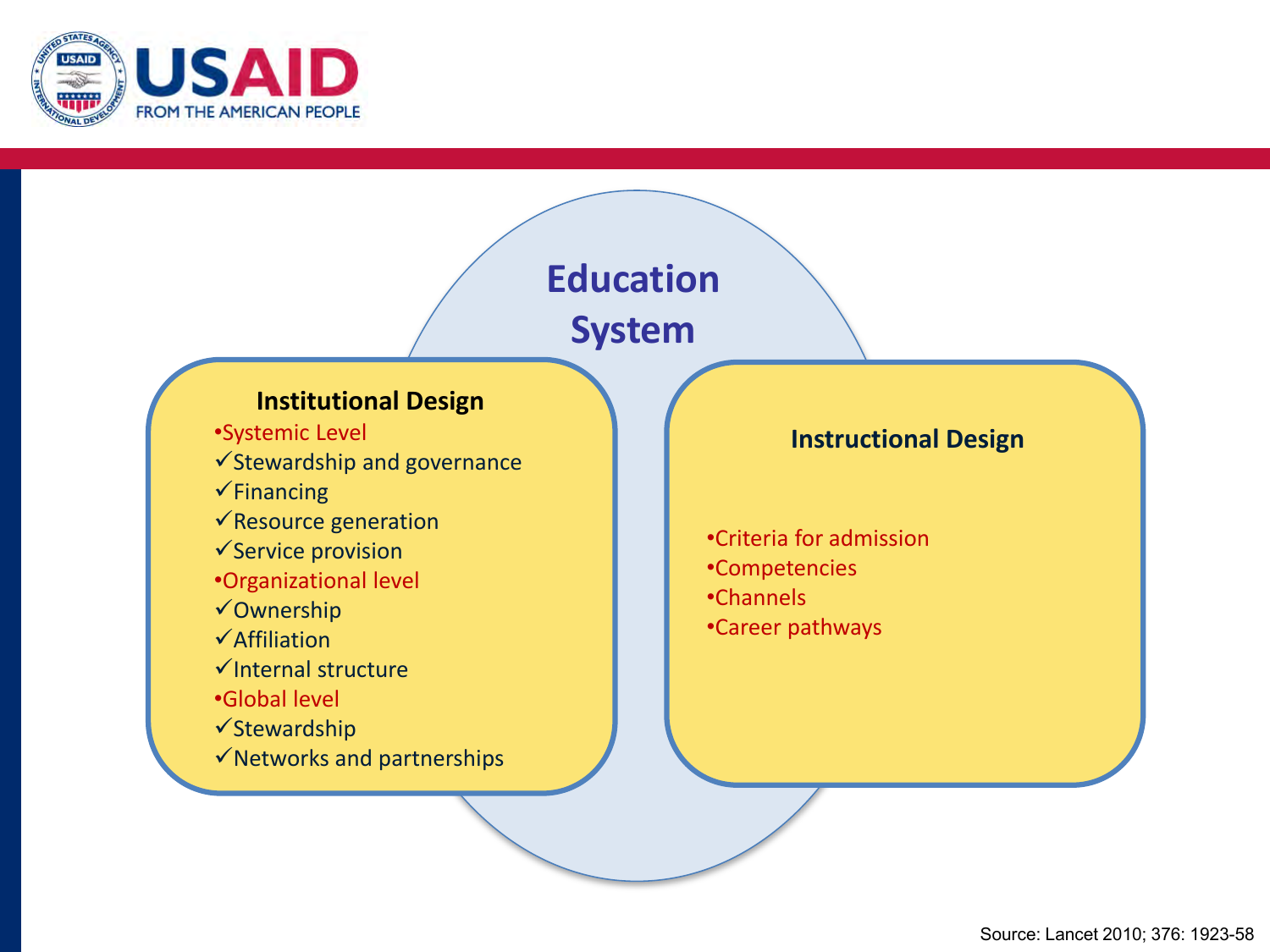

### **Transformative Health Professional Education**

- Addressing inequities in health care access and quality

Recommendations: -Competency-based curricula -Creative use of ICTs -Transformative learning -Inter-professional teamwork -Systems approach to institutional and instructional reforms

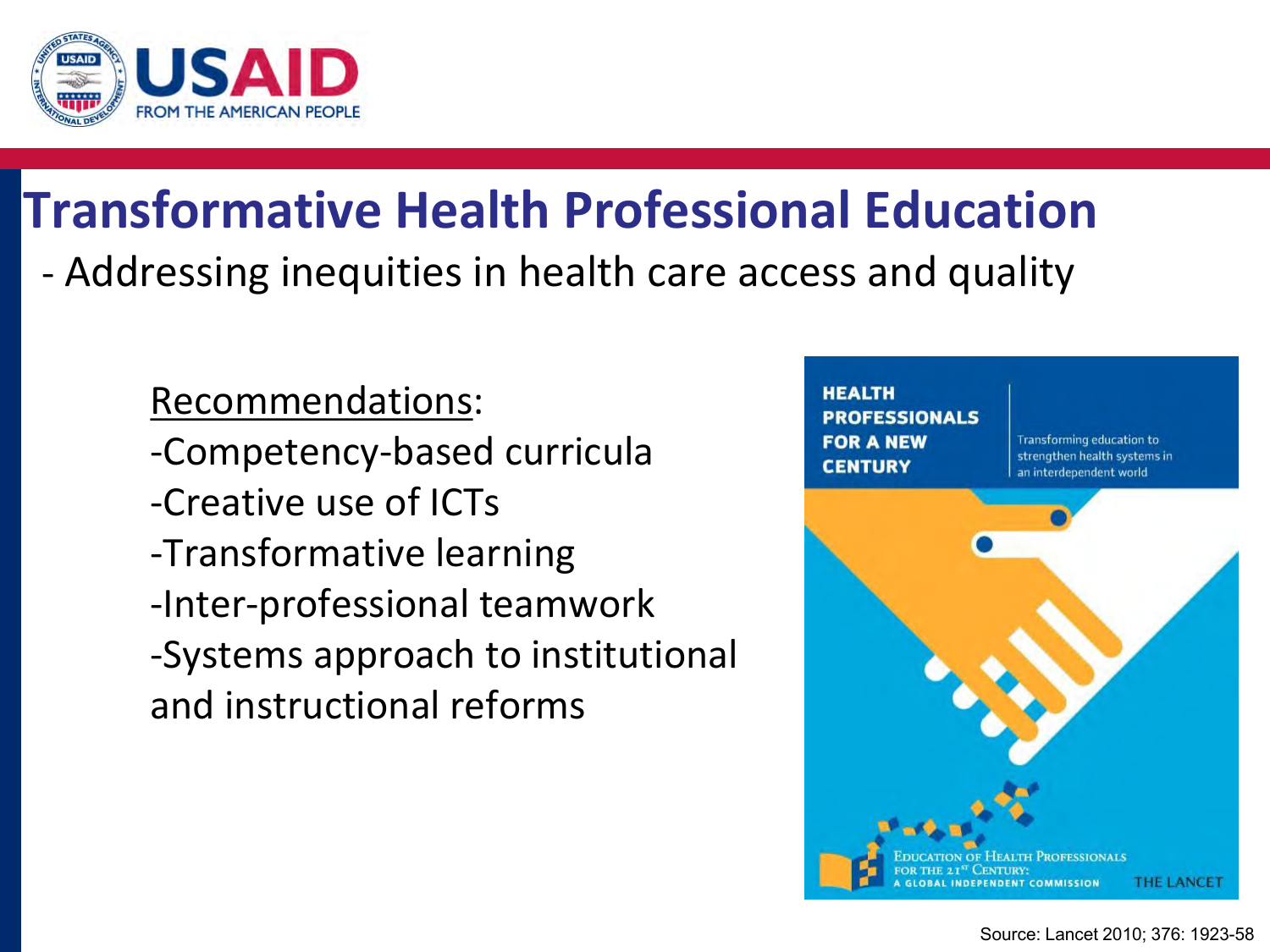

### **Prince Mahidol Award Conference (PMAC) (January 27-31 2014)**

Theme: " Transformative Learning for Health Equity"

- •Drawn from Commission on Education of Health Professionals for 21<sup>st</sup> Century •Four Sub-Themes:
	- 1. Instructional Dimensions
	- 2. Institutional Dimensions
	- 3. Health Worker Education, Training, and Deployment
	- 4. Changing Context and Impact on Labor Market and Training

Annual conference hosted by the PMA Foundation, the Thai MOH, Mahidol University, and international partners

•This year, USAID co-hosted along with WHO, the World Bank, JICA, Rockefeller, and the China Medical Board

Broad USAID and partner representation

•USAID on the organizing committee and joint secretariat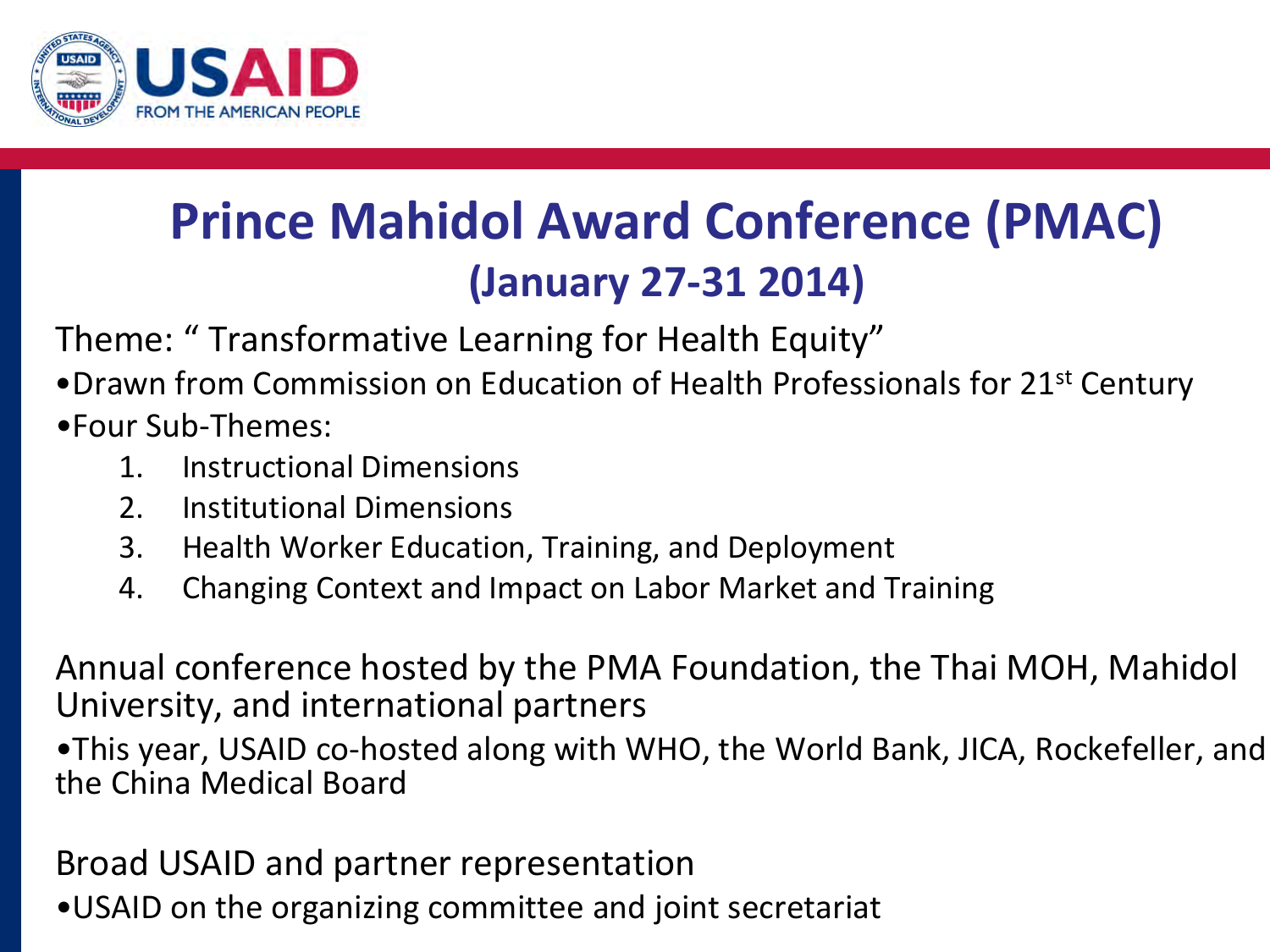

## **PMAC- Key Highlights**

#### Conclusions that emerged from the conference emphasize the need for schools to:

Get out of ivory towers and into communities

Address structural inequities and the social determinants of health

Increase social accountability of schools, students and graduates

Engage and empower communities

Collaborate across the cadres of health workers and sectors

Measure and evaluate process and outcome of transformative education

Gather evidence on what works, in what context and how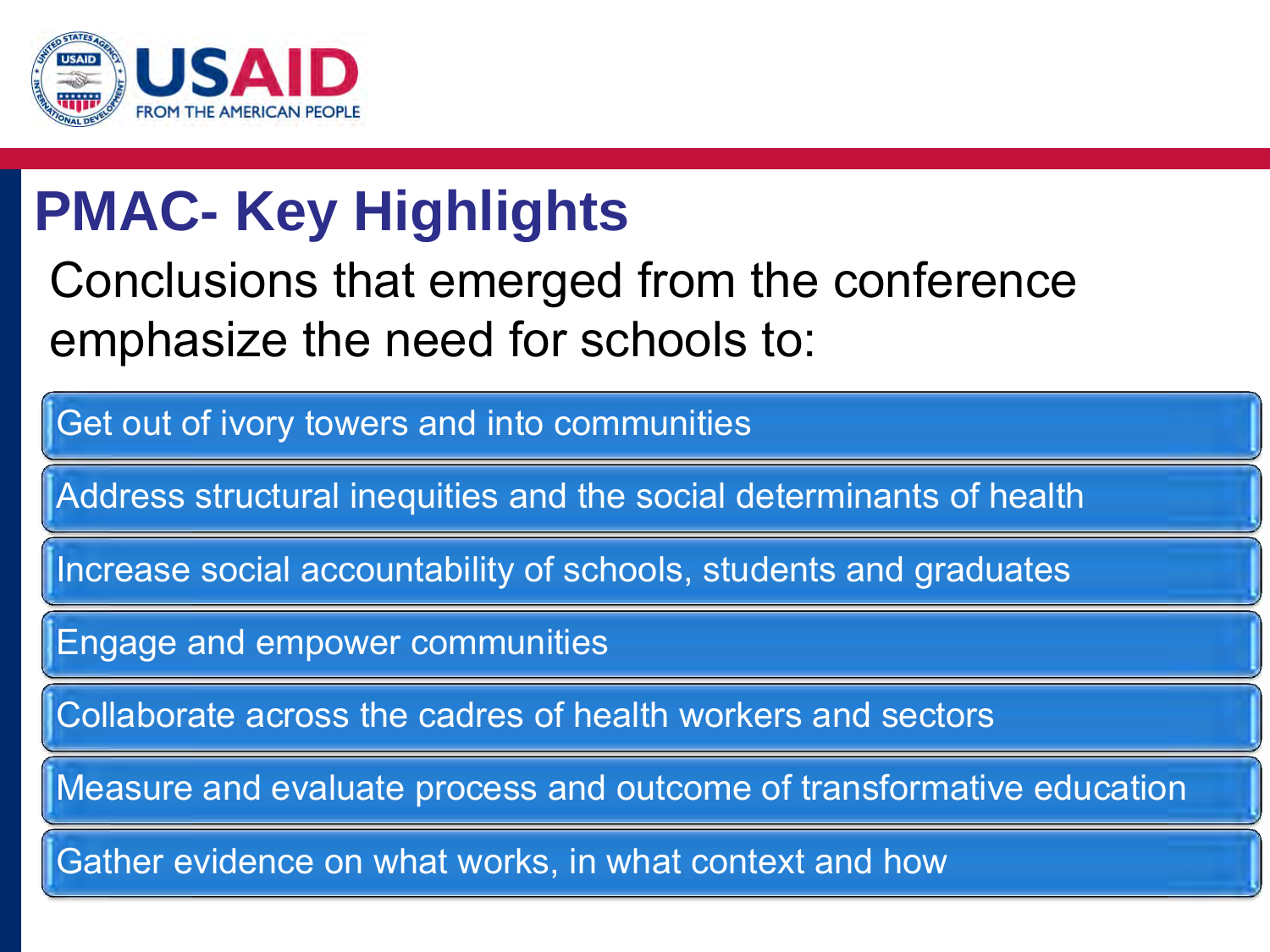



Investment in the education and training of a wide range of health care professionals since the mid-1980s.

Approach has continually adapted to have greater impact on health outcomes and the capacity on country health systems